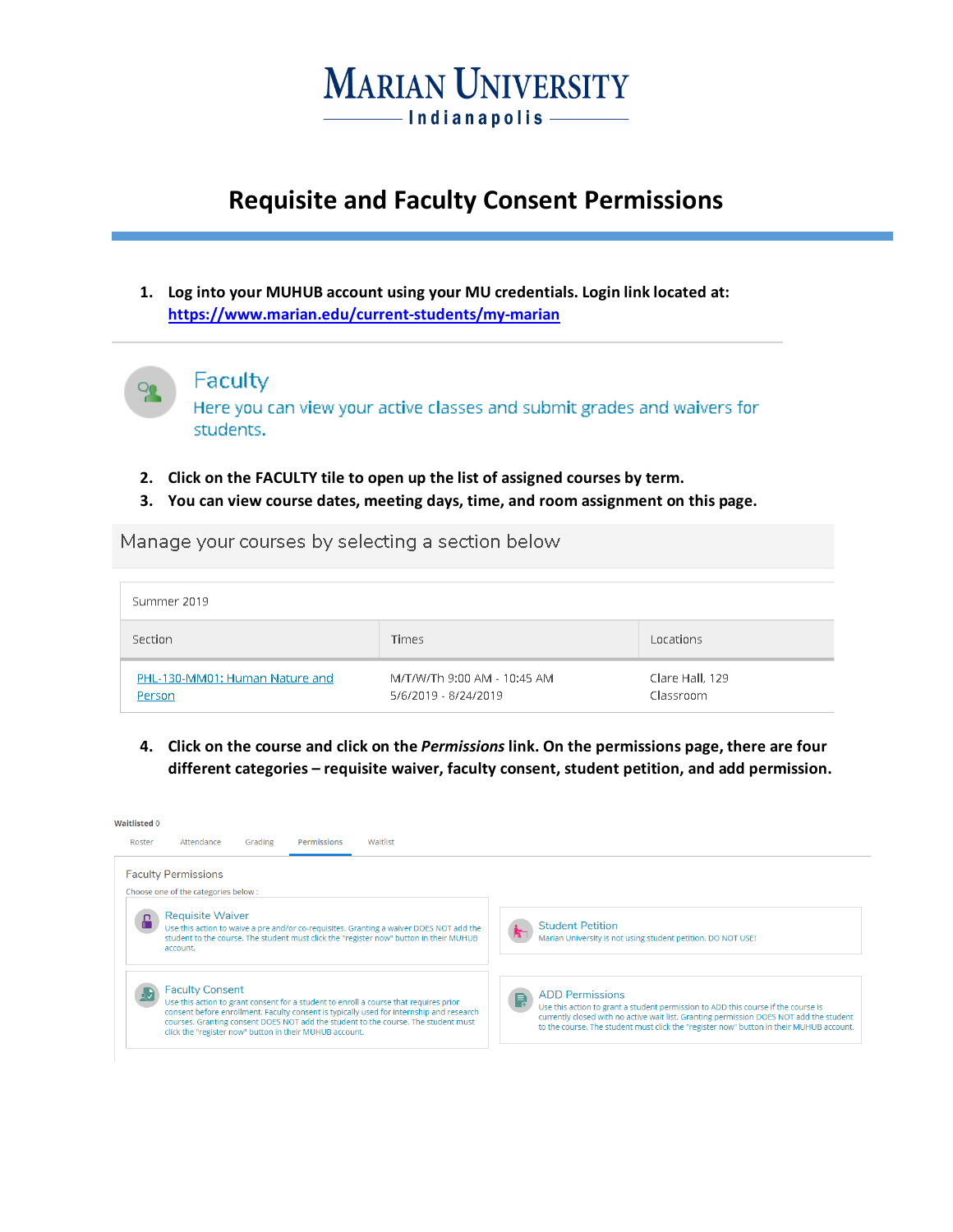

## **Requisite Waiver Permission**

**Requisite waivers all you to waive one or more requisites that are listed on a course for a student in this section. You can only waive requisites for the section you teach.**

**Search for the student by their NAME or Student ID in the search box to grant the waiver. A search box is ONLY present if the course has listed requisites.**

| ← Back To Faculty Permissions<br><b>Requisite Waivers</b> |                                         |                                |
|-----------------------------------------------------------|-----------------------------------------|--------------------------------|
| <b>Student Waiver Information</b>                         |                                         | <b>Student Name or ID</b><br>Q |
| No existing student waivers                               |                                         |                                |
| Prerequisite Information                                  |                                         |                                |
| Course                                                    | Enforcement                             | Timing                         |
| <b>ENG-112</b>                                            | Required                                | Previous                       |
| Corequisite Information                                   |                                         |                                |
| լո, aկ<br><b>DIGRIO, ADIPRILG</b>                         | Name and ID blacked out in screen shot. |                                |

**Select a reason for the waiver and provide any additional comments, if desired. Click the SAVE button to issue the waiver. You can also DENY a requested waiver.** 

Add Student Waiver HUM-210-MM01: Search for Meaning Thrgh Cult Fall 2019 Student  $\bigcirc$  Approve  $\bigcirc$  Deny **Waiver Reason** Select a reason...  $\bar{\mathbf{v}}$ Comments Comments Cancel Save *Name and ID blacked out in screen shot.*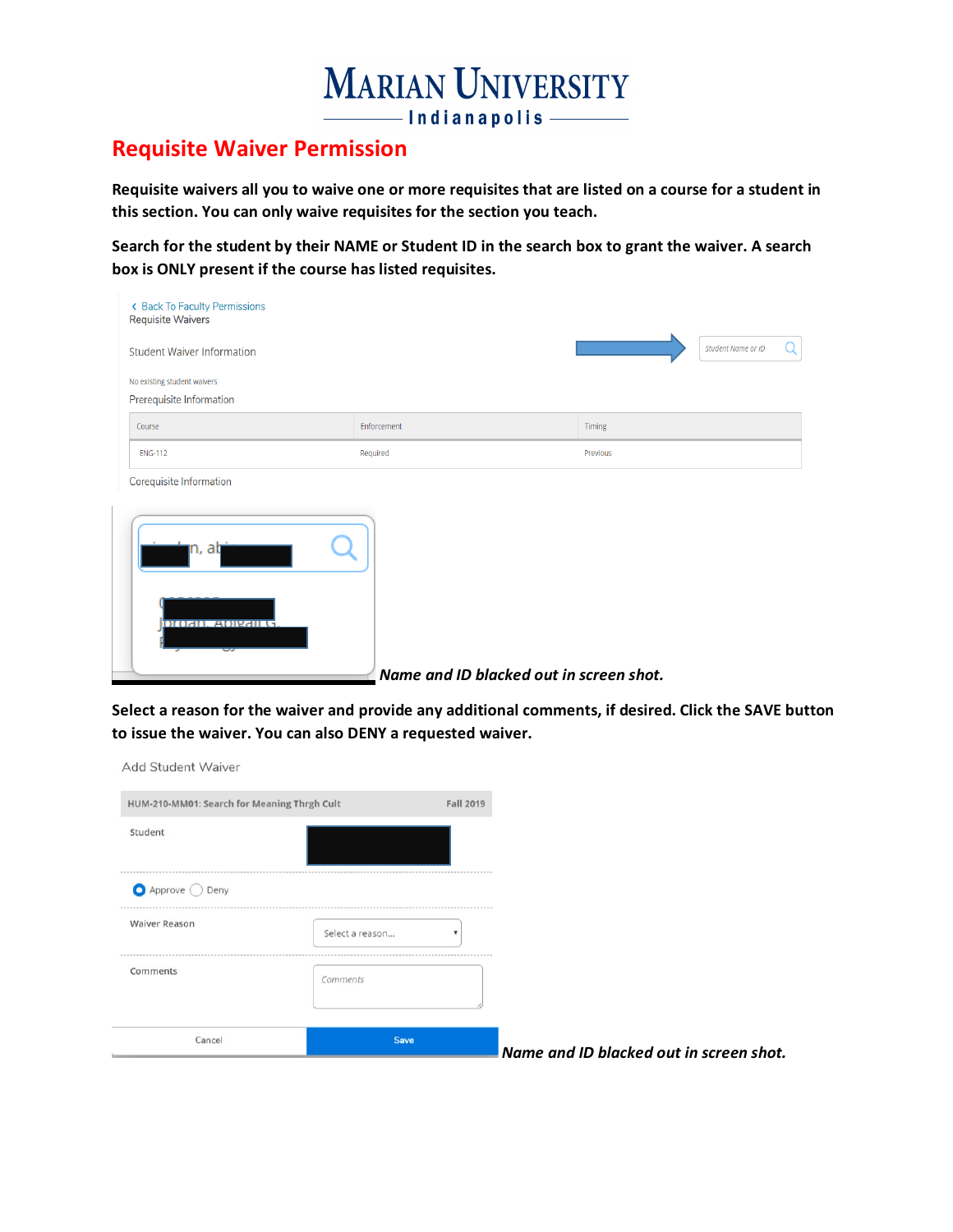

### **Faculty Consent Permission**

**Some courses require faculty consent due to the nature of the course. An example of this may include internships, research classes, study abroad, etc.**

**Search for the student by their NAME or Student ID in the search box to grant the permission.** 

| Grading<br>Permissions<br>Attendance<br>Roster          |                                         |
|---------------------------------------------------------|-----------------------------------------|
| ← Back To Faculty Permissions<br><b>Faculty Consent</b> |                                         |
| <b>Faculty Consent Status</b>                           | <b>Student Name or ID</b>               |
| No existing faculty consents                            |                                         |
| an,<br>Psychology - BA                                  | Name and ID blacked out in screen shot. |

**Select a status (approved or denied) for the permission, select a reason and provide any additional comments, if desired. Click the SAVE button to issue the waiver. You can also DENY a requested permission.** 

| <b>Add Faculty Consent</b>                  |                                              |                  |                                         |
|---------------------------------------------|----------------------------------------------|------------------|-----------------------------------------|
| HUM-210-MM01: Search for Meaning Thrgh Cult |                                              | <b>Fall 2019</b> |                                         |
| Student                                     |                                              |                  |                                         |
| Status                                      | Select a status<br>$\boldsymbol{\mathrm{v}}$ |                  |                                         |
| Reason                                      | Select a reason                              |                  |                                         |
| <b>Additional Comments</b>                  | <b>Additional Comments</b>                   |                  |                                         |
| Cancel                                      | <b>Save</b>                                  |                  | Name and ID blacked out in screen shot. |